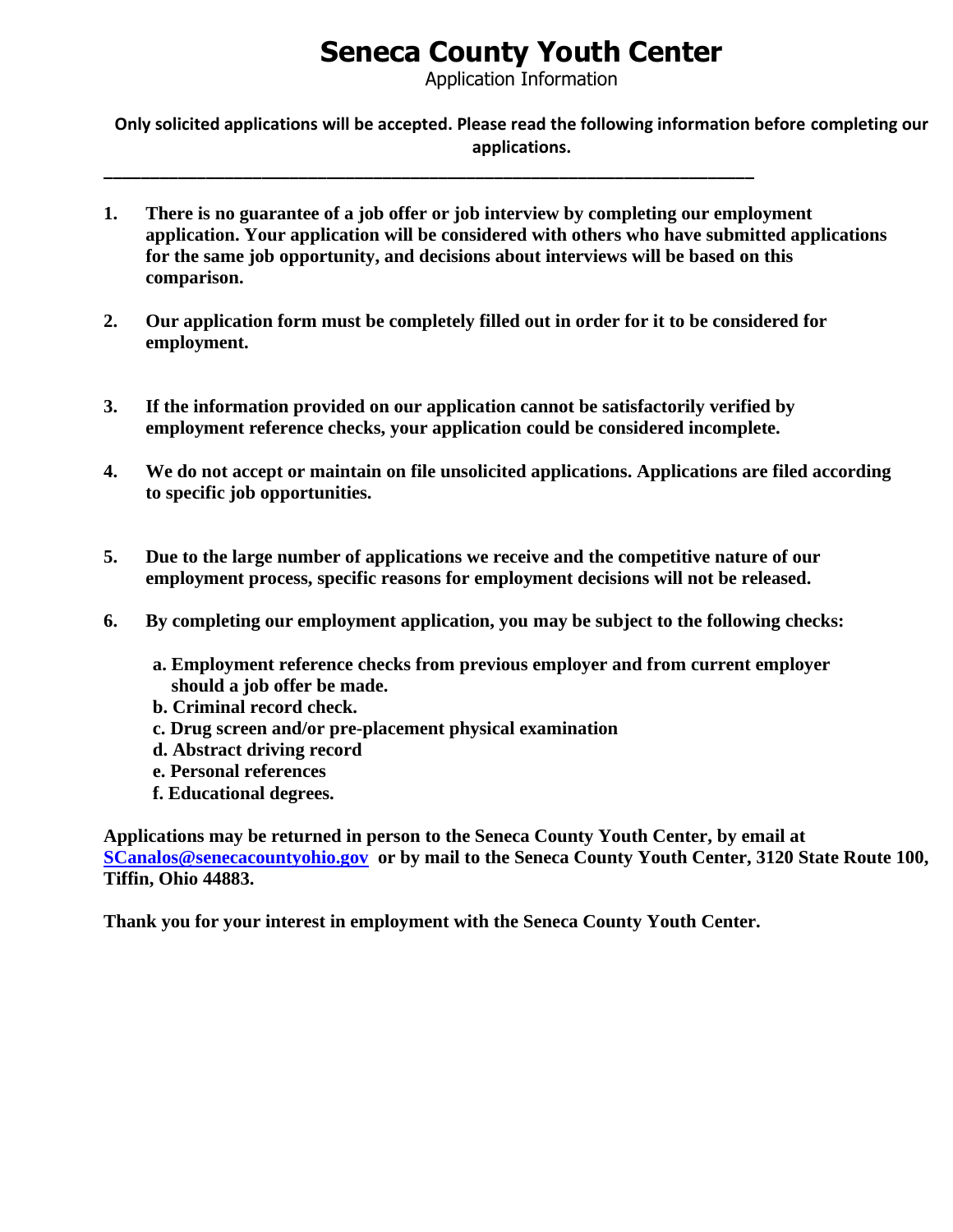| <b>Application For Employment</b>                                                                                                                                                                                                                                                                                                                                                                                         |        |              | Please return to: Seneca County Youth Center<br>3120 State Route 100                                           |  |  |  |
|---------------------------------------------------------------------------------------------------------------------------------------------------------------------------------------------------------------------------------------------------------------------------------------------------------------------------------------------------------------------------------------------------------------------------|--------|--------------|----------------------------------------------------------------------------------------------------------------|--|--|--|
| PLEASE PRINT CLEARLY OR TYPE                                                                                                                                                                                                                                                                                                                                                                                              |        |              | Tiffin, Ohio 44883<br>(419) 447-7852                                                                           |  |  |  |
| Equal access to programs, services and employment is available to all persons. Those applicants requiring reasonable accommodation to the<br>application and/or interview process should notify the Director. We consider all applicants for all positions without regard to race, color, religion,<br>creed, gender, national origin, age, disability, marital or veteran status, or any other legally protected status. |        |              |                                                                                                                |  |  |  |
| <b>Position Applied For:</b>                                                                                                                                                                                                                                                                                                                                                                                              |        |              | <b>Date of Application:</b>                                                                                    |  |  |  |
|                                                                                                                                                                                                                                                                                                                                                                                                                           |        |              |                                                                                                                |  |  |  |
|                                                                                                                                                                                                                                                                                                                                                                                                                           |        |              |                                                                                                                |  |  |  |
| Mailing                                                                                                                                                                                                                                                                                                                                                                                                                   |        |              |                                                                                                                |  |  |  |
|                                                                                                                                                                                                                                                                                                                                                                                                                           | Street | Apt.<br>City | <b>State</b><br>Zip                                                                                            |  |  |  |
|                                                                                                                                                                                                                                                                                                                                                                                                                           |        |              |                                                                                                                |  |  |  |
|                                                                                                                                                                                                                                                                                                                                                                                                                           |        |              |                                                                                                                |  |  |  |
|                                                                                                                                                                                                                                                                                                                                                                                                                           |        |              |                                                                                                                |  |  |  |
|                                                                                                                                                                                                                                                                                                                                                                                                                           |        |              |                                                                                                                |  |  |  |
|                                                                                                                                                                                                                                                                                                                                                                                                                           |        |              | Have you ever submitted an application to the Seneca County Youth Center? ______If Yes, when?_________________ |  |  |  |
|                                                                                                                                                                                                                                                                                                                                                                                                                           |        |              | Have you ever been employed by the Seneca County Youth Center? The Mass Left Yes, when?                        |  |  |  |
|                                                                                                                                                                                                                                                                                                                                                                                                                           |        |              |                                                                                                                |  |  |  |
| Are you at least 21 years of age?                                                                                                                                                                                                                                                                                                                                                                                         |        |              |                                                                                                                |  |  |  |
| Do you have a valid driver's license?                                                                                                                                                                                                                                                                                                                                                                                     |        |              |                                                                                                                |  |  |  |
|                                                                                                                                                                                                                                                                                                                                                                                                                           |        |              |                                                                                                                |  |  |  |
| Are you able to work overtime if necessary? __________ Will you travel if the position requires it? ____________                                                                                                                                                                                                                                                                                                          |        |              |                                                                                                                |  |  |  |
|                                                                                                                                                                                                                                                                                                                                                                                                                           |        |              |                                                                                                                |  |  |  |
| If Yes, who? $\frac{1}{2}$ $\frac{1}{2}$ $\frac{1}{2}$ $\frac{1}{2}$ $\frac{1}{2}$ $\frac{1}{2}$ $\frac{1}{2}$ $\frac{1}{2}$ $\frac{1}{2}$ $\frac{1}{2}$ $\frac{1}{2}$ $\frac{1}{2}$ $\frac{1}{2}$ $\frac{1}{2}$ $\frac{1}{2}$ $\frac{1}{2}$ $\frac{1}{2}$ $\frac{1}{2}$ $\frac{1}{2}$ $\frac{1}{2}$ $\frac{1}{2}$                                                                                                        |        |              |                                                                                                                |  |  |  |
| Military Service or Veteran Status? _____ If yes, please provide branch of service, rank, and job duties:                                                                                                                                                                                                                                                                                                                 |        |              |                                                                                                                |  |  |  |
|                                                                                                                                                                                                                                                                                                                                                                                                                           |        |              | What is your desired salary range or rate of pay: \$                                                           |  |  |  |
|                                                                                                                                                                                                                                                                                                                                                                                                                           |        |              |                                                                                                                |  |  |  |
| Full Time   Part Time   Seasonal<br>Type of employment desired: 1                                                                                                                                                                                                                                                                                                                                                         |        |              |                                                                                                                |  |  |  |
| $\lbrack$ Temporary $\lbrack$ $\lbrack$ Educational Co-Op / Internship                                                                                                                                                                                                                                                                                                                                                    |        |              |                                                                                                                |  |  |  |
|                                                                                                                                                                                                                                                                                                                                                                                                                           |        |              |                                                                                                                |  |  |  |
|                                                                                                                                                                                                                                                                                                                                                                                                                           |        |              |                                                                                                                |  |  |  |
|                                                                                                                                                                                                                                                                                                                                                                                                                           |        |              |                                                                                                                |  |  |  |
|                                                                                                                                                                                                                                                                                                                                                                                                                           |        |              |                                                                                                                |  |  |  |
|                                                                                                                                                                                                                                                                                                                                                                                                                           |        |              |                                                                                                                |  |  |  |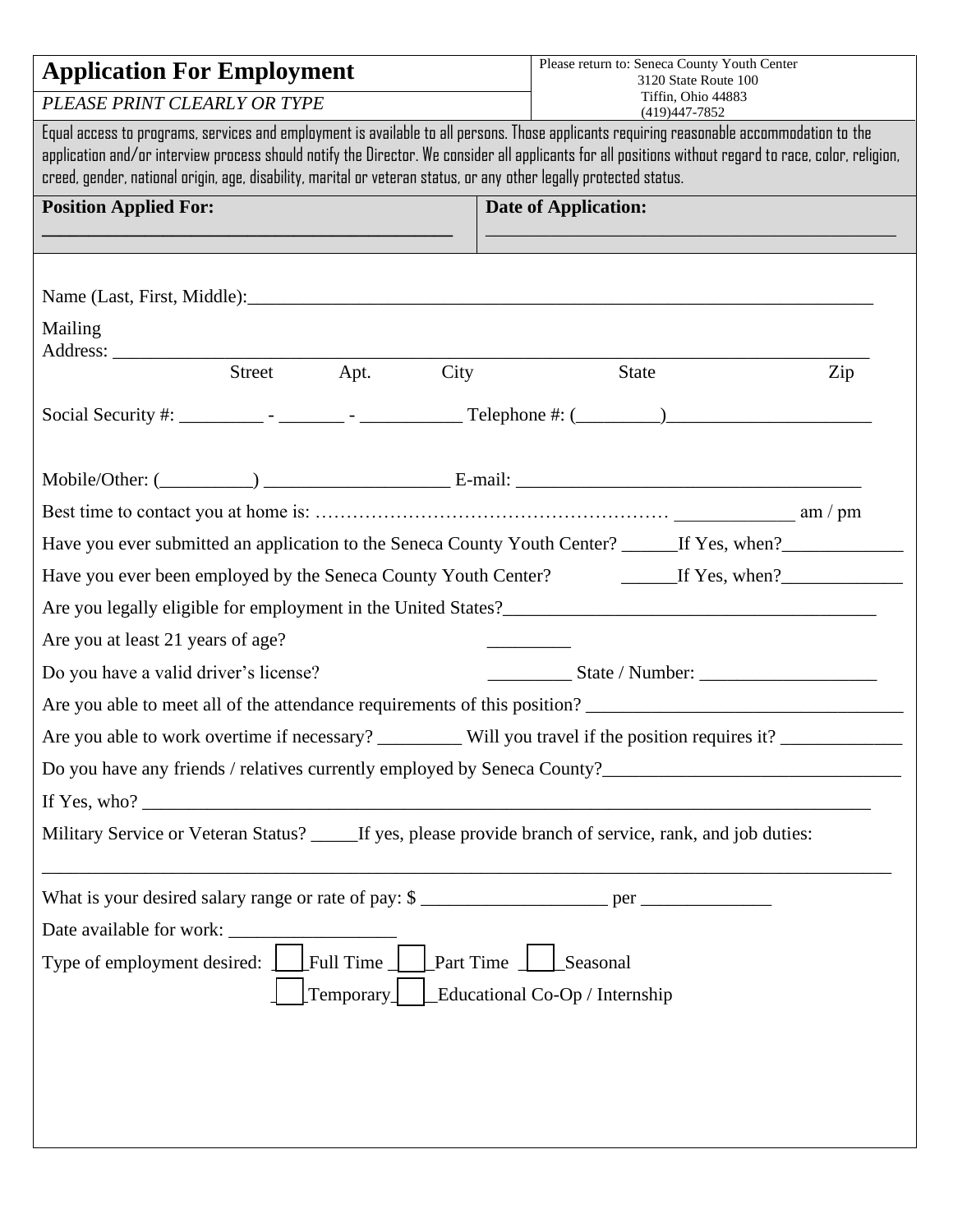| <b>EMPLOYMENT HISTORY</b> : Provide your work experience starting with your present or last job. Include any job-related military service<br>assignments and volunteer activities. Exclude organizations that would reveal race, color, religion, sex, national origin, citizenship, age,<br>mental or physical disabilities, veteran / reserve national guard or any other similarly protected status. |                                                                                   |  |  |  |
|---------------------------------------------------------------------------------------------------------------------------------------------------------------------------------------------------------------------------------------------------------------------------------------------------------------------------------------------------------------------------------------------------------|-----------------------------------------------------------------------------------|--|--|--|
|                                                                                                                                                                                                                                                                                                                                                                                                         | From / To ________________Employer/Organization__________________________________ |  |  |  |
|                                                                                                                                                                                                                                                                                                                                                                                                         |                                                                                   |  |  |  |
|                                                                                                                                                                                                                                                                                                                                                                                                         |                                                                                   |  |  |  |
| Job duties/                                                                                                                                                                                                                                                                                                                                                                                             |                                                                                   |  |  |  |
|                                                                                                                                                                                                                                                                                                                                                                                                         |                                                                                   |  |  |  |
|                                                                                                                                                                                                                                                                                                                                                                                                         | From / To _________________Employer/Organization_________________________________ |  |  |  |
|                                                                                                                                                                                                                                                                                                                                                                                                         |                                                                                   |  |  |  |
|                                                                                                                                                                                                                                                                                                                                                                                                         |                                                                                   |  |  |  |
| Job duties/                                                                                                                                                                                                                                                                                                                                                                                             |                                                                                   |  |  |  |
|                                                                                                                                                                                                                                                                                                                                                                                                         |                                                                                   |  |  |  |
|                                                                                                                                                                                                                                                                                                                                                                                                         |                                                                                   |  |  |  |
|                                                                                                                                                                                                                                                                                                                                                                                                         |                                                                                   |  |  |  |
|                                                                                                                                                                                                                                                                                                                                                                                                         |                                                                                   |  |  |  |
| Job duties/                                                                                                                                                                                                                                                                                                                                                                                             |                                                                                   |  |  |  |
| Reason for leaving                                                                                                                                                                                                                                                                                                                                                                                      | Final Rate of Pay: _                                                              |  |  |  |
|                                                                                                                                                                                                                                                                                                                                                                                                         | From / To ________________Employer/Organization_________________________________  |  |  |  |
|                                                                                                                                                                                                                                                                                                                                                                                                         |                                                                                   |  |  |  |
|                                                                                                                                                                                                                                                                                                                                                                                                         |                                                                                   |  |  |  |
| Job duties/                                                                                                                                                                                                                                                                                                                                                                                             |                                                                                   |  |  |  |
|                                                                                                                                                                                                                                                                                                                                                                                                         |                                                                                   |  |  |  |
| PLEASE EXPLAIN ANY GAPS IN EMPLOYMENT:                                                                                                                                                                                                                                                                                                                                                                  |                                                                                   |  |  |  |
|                                                                                                                                                                                                                                                                                                                                                                                                         |                                                                                   |  |  |  |
|                                                                                                                                                                                                                                                                                                                                                                                                         |                                                                                   |  |  |  |
|                                                                                                                                                                                                                                                                                                                                                                                                         |                                                                                   |  |  |  |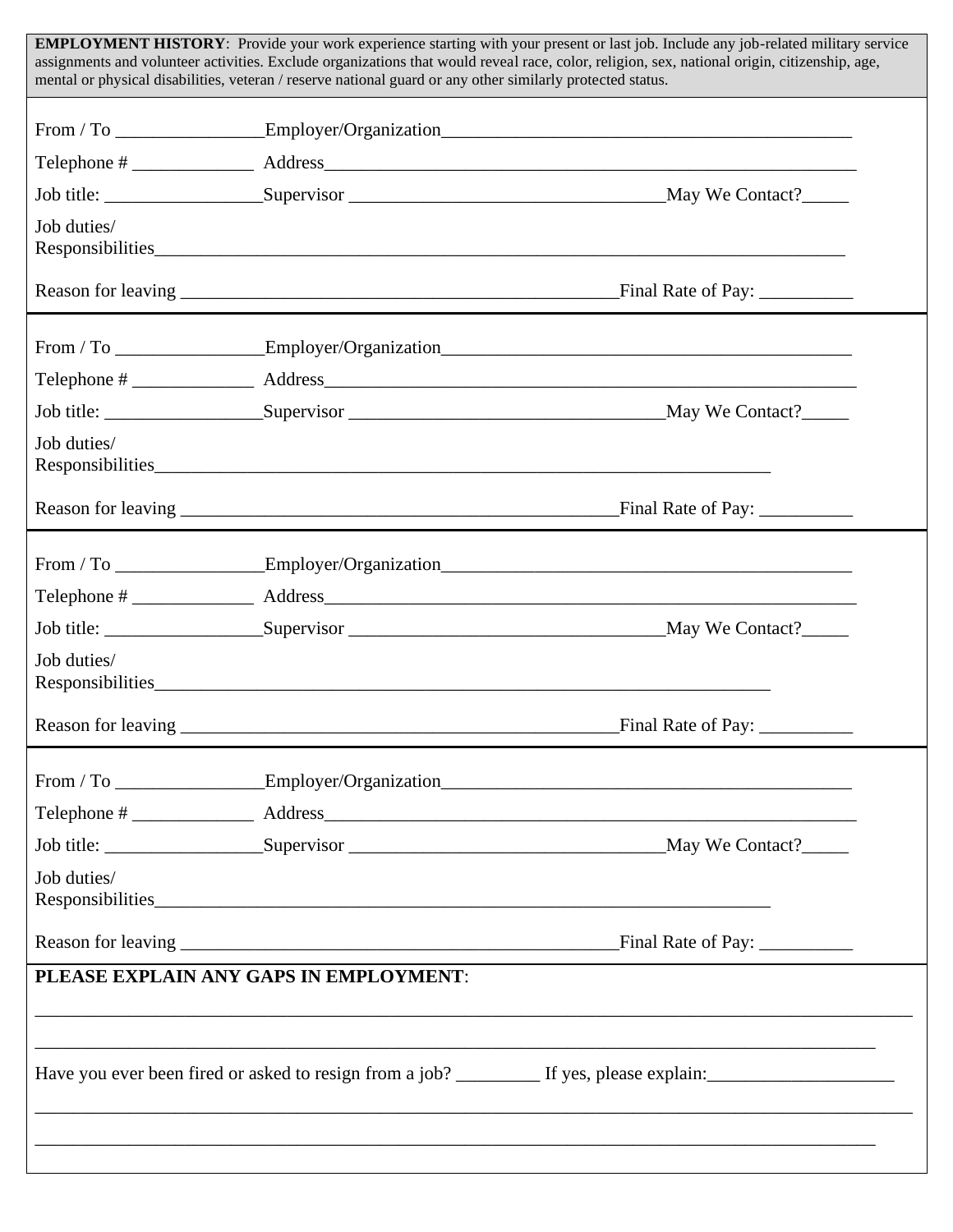| <b>EDUCATION</b>         |                               |                 |                    |                              |  |
|--------------------------|-------------------------------|-----------------|--------------------|------------------------------|--|
|                          | Name and Address of<br>School | Course of Study | Years<br>Completed | Diploma / Degree<br>Obtained |  |
| High School              |                               |                 |                    |                              |  |
| Undergraduate<br>College |                               |                 |                    |                              |  |
| Graduate<br>Professional |                               |                 |                    |                              |  |
| Other (specify)          |                               |                 |                    |                              |  |

**RELATED INFORMATION:** To what job related organizations (professional, trade, etc.) do you belong? *Exclude memberships that would reveal race, color, religion, sex, national origin, citizenship, age, mental or physical disabilities, veteran / reserve national guard or any other similarly protected status.*

| <b>ORGANIZATION</b> | <b>OFFICES HELD</b> |
|---------------------|---------------------|
|                     |                     |
|                     |                     |
|                     |                     |
|                     |                     |

Use this section to list any special skills, qualifications or certificates that relate to this position. Use additional sheets if needed.